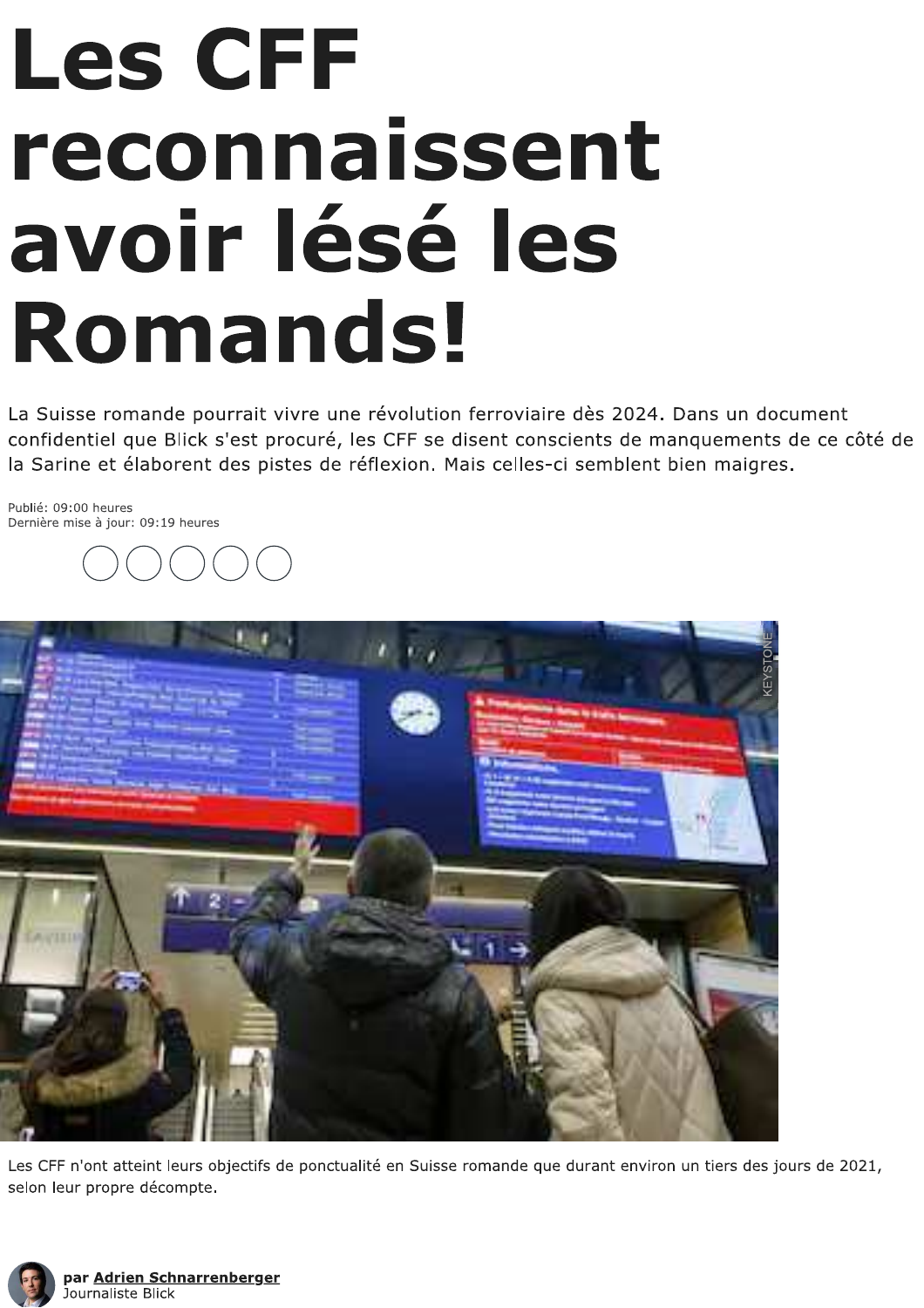«La fiabilité des CFF en Suisse romande laisse à désirer.» Ce ne sont pas (uniquement) les voyageurs de ce coin de pays qui le disent, mais l'entreprise elle-même. Le sceau «confidentiel» apposé sur chaque page du document que Blick s'est procuré ne trompe pas: le contenu des douze pages de ce dossier est sulfureux.

Tout part du constat que la ponctualité et la satisfaction de la clientèle sont nettement plus faibles en Suisse romande que dans le reste du pays. L'ex-régie fédérale qualifie cette situation d'«insatisfaisante». «Les CFF l'ont reconnu tardivement: l'horaire en Suisse romande n'a jamais été adapté sur I'ensemble du périmètre, contrairement à celui de la région de Zurich ou du Tessin», admet l'entreprise.

Ce constat se vérifie dans les chiffres produits par les CFF eux-mêmes. Dans la région «Ouest» (celle de la Suisse romande), l'objectif de ponctualité de 90,5% n'a été atteint que 133 jours sur 365 durant l'année écoulée. Sur l'ensemble du réseau, le résultat est bien meilleur, avec 271 jours de ponctualité. Dans la région Est, il n'y a eu que 24 jours en-deçà des objectifs, soit 341 jours de ponctualité sur 365 en 2021.

![](_page_1_Figure_4.jpeg)

La région «Ouest» est clairement le parent pauvre du réseau.

L'entreprise dirigée par le Fribourgeois Vincent Ducrot ne cache pas que les clients romands sont lésés. «Nous ne sommes plus en mesure de tenir la promesse faite à nos clients pour quelque 120'000 voyageurs quotidiens», est-il reconnu. Pire, la situation devrait se péjorer ces prochaines années en raisons des nombreux travaux planifiés en Suisse romande. «En l'absence de mesures correctives, le volume des travaux à venir entraînera une nouvelle baisse de la qualité de la production.»

Voilà pour le constat. Quid des solutions? C'est là où le bât blesse. Pour porter la fiabilité et la stabilité au niveau de la moyenne nationale, il convient de «refonder l'horaire en Suisse romande». Un plan «ambitieux» qui doit être réalisé «en étroite collaboration avec l'OFT, les cantons et les entreprises de transport directement concernées».

## Temps de trajet rallongés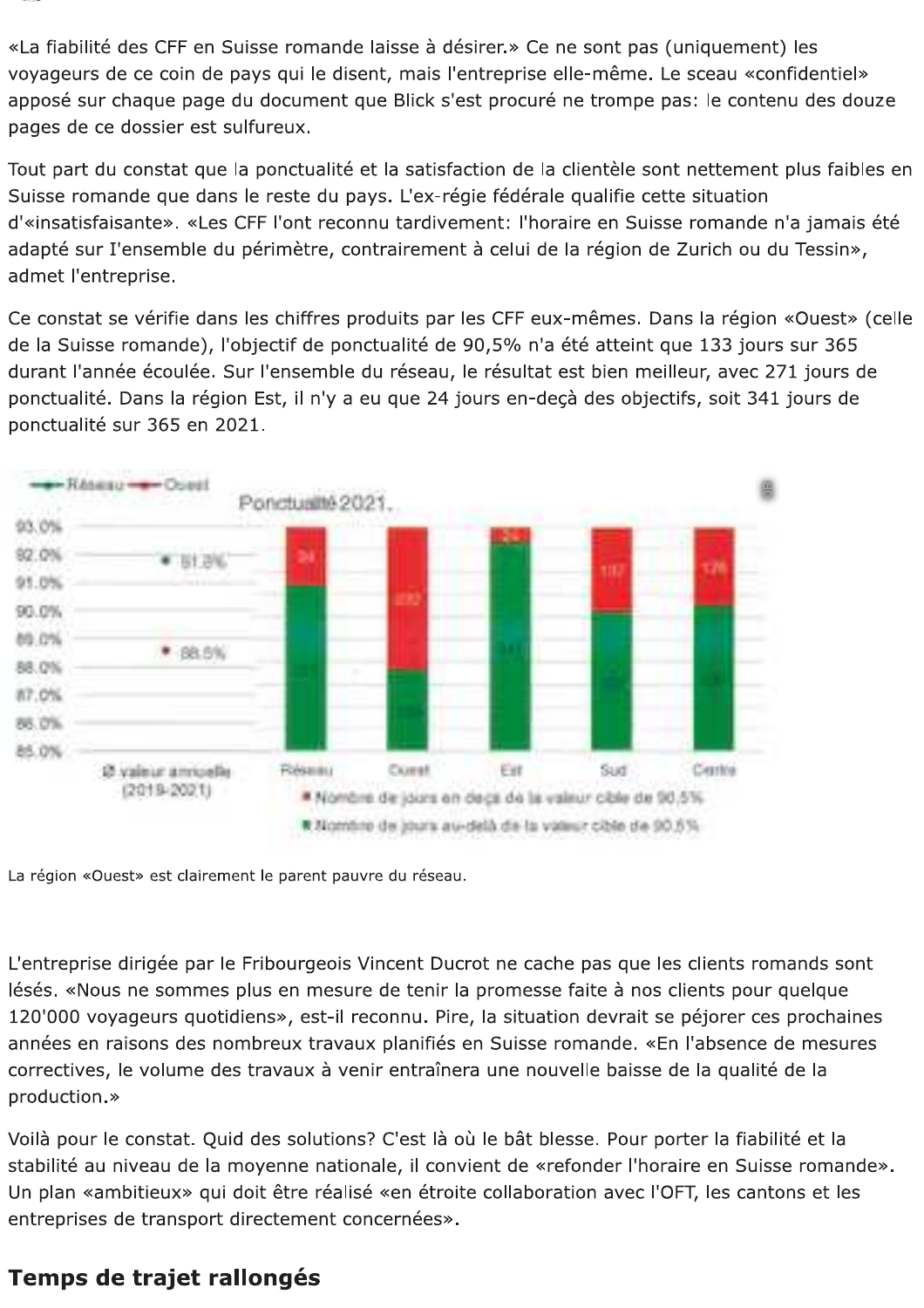Un coup d'oeil sur les pages suivantes du document suffit pourtant à se convaincre que les CFF n'ont pas vraiment trouvé de solution miracle. Pire, la solution pourrait bien être pire que le mal. Les conséquences pour l'ensemble de la partie «Ouest» du réseau, puis pour chaque canton romand, sont détaillées sur plusieurs pages, les améliorations encadrées en vert, les détériorations en rouge. Vous l'aurez compris, le rouge est ultra dominant par rapport au vert.

![](_page_2_Figure_1.jpeg)

Les évolutions en un clin d'oeil.

Traduite en termes concrets, la solution des CFF est la suivante: prévoir des temps de parcours plus grands (et plus réalistes) pour éviter que les trains ne soient en retard - le fameux «score de ponctualité» remonterait aussitôt aux niveaux du reste de la Suisse. L'entreprise le concède noir sur blanc: «Pour une grande partie des clients, il en résulterait des temps de trajet plus longs, parfois avec davantage de changements. En transport régional, certains arrêts perdraient de leur attrait du fait d'une desserte réduite.»

Porte-parole des CFF, Frédéric Revaz justifie ces choix auprès de Blick. «Les affluences ont augmenté en Suisse romande au cours des dernières décennies (deux fois plus de passagers en 20 ans), explique-t-il. Dans les grandes gares, le temps nécessaire pour les entrées et sorties du train n'est plus prévu par l'horaire.» Or, rappelle l'ex-régie fédérale, la ponctualité est «la priorité des usagers».

## Le canton de Vaud «pas satisfait»

Cela ne suffit pas à convaincre Nuria Gorrite. Si les gouvernements cantonaux n'ont pas encore été formellement informés des plans pour 2024, la conseillère d'État vaudois en charge des transports en a eu vent. Et elle n'est pas satisfaite. «L'important est maintenant de commencer le dialogue avec les CFF, tempère-t-elle. Le processus n'est, en effet, qu'à son début. Mais les cantons romands de la Conférence des transports de Suisse occidentale (CTSO) devraient se battre pour conserver les acquis de Rail 2000».

Le plan des CFF pour 2024 menace en effet toutes les correspondances à l'échelle de la Suisse romande, que la «région Ouest» avait gagnées lors de ce fameux Rail 2000. Et Berne s'éloignerait de